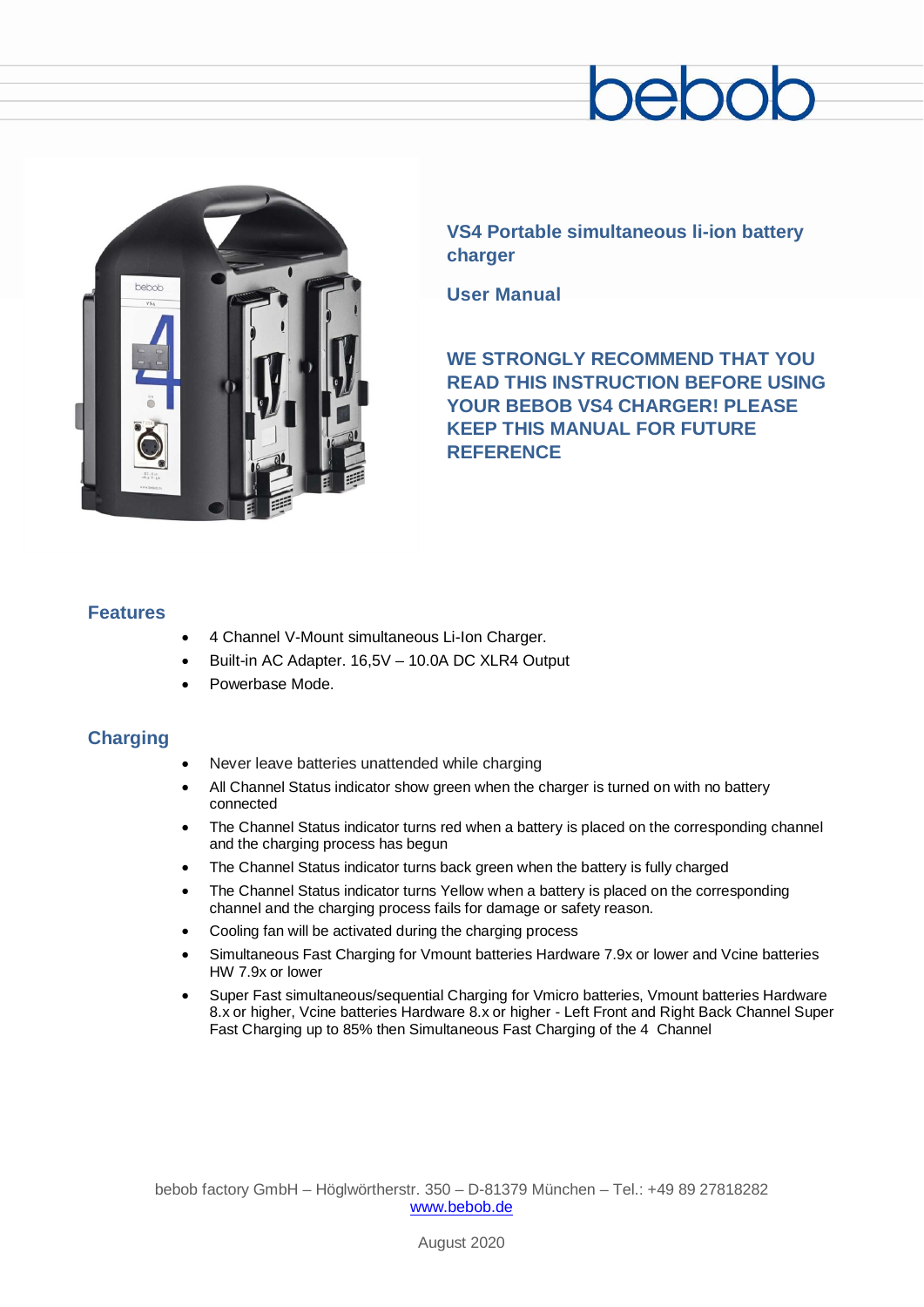## **AC Adapter**

• You can use your VS4 simultaneously as a 2 Channel Charger and an AC Adapter. Use the rear Channels for charging

epc

- The charging functions of the 2 front channels always has priority over the AC function
- The AC adapter delivers up to 10,0A under 16,5V

#### **Powerbase**

- Plug off the AC Cord from the charger
- Place one or two full batteries on the front channels of the charger
- Battery Power will be available over the XLR 4 DC Output.
- Maximum Load depends on the batteries

#### **Safety instructions**

- Only for professional use! Keep Charger out of reach of children and personnel that has not been instructed in the use!
- Use only with recommended batteries.
- Keep the charger dry and do not immerse in water.
- Do not cover the charger under use
- A standard three-pin AC plug must be used and earth pole must be connected to the earth line.
- Do not keep in contact with any part of the body while the charger is in working status.
- Do not use or store the charger in unstable, dusty or damp environments.
- Remove the battery from the charger after the charging process is complete.
- Do not attempt to open or repair the charger. Contact your dealer for help if it becomes defective.
- Handle with care! Do not throw! Do not drop!

#### **Warranty**

- The VS4 is covered by a 2 years unconditional warranty on all parts.
- For warranty issues or if you have any additional questions, please contact the appropriate bebob distributor listed at [www.bebob.de.](http://www.bebob.de/)